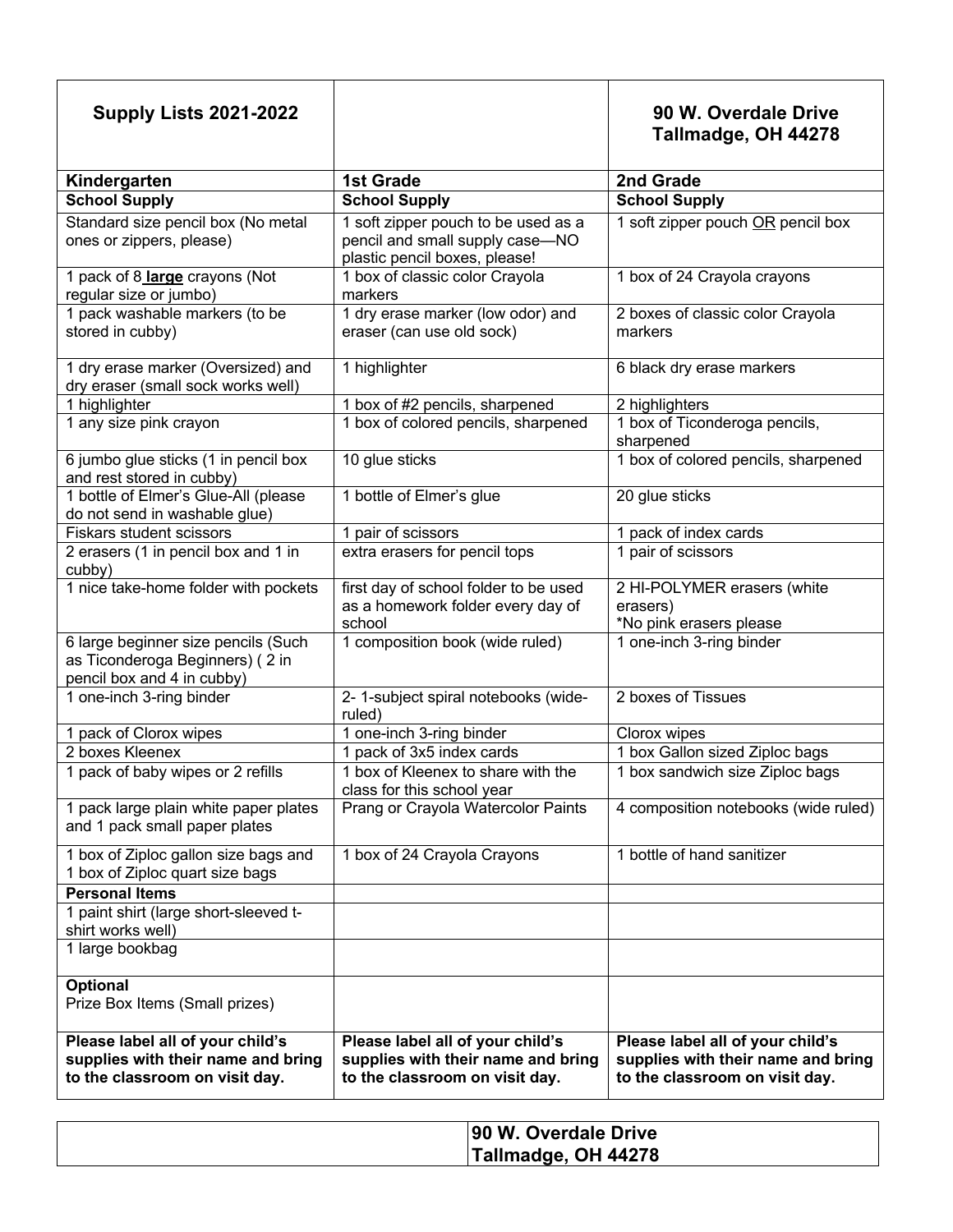| <b>Supply Lists 2021-2022</b>                                                                         |                                                                                                       |
|-------------------------------------------------------------------------------------------------------|-------------------------------------------------------------------------------------------------------|
| 3rd and 4th Grade                                                                                     | 5th Grade                                                                                             |
| <b>School Supply</b>                                                                                  | <b>School Supply</b>                                                                                  |
|                                                                                                       | 1 package colored pens--other than blue or black--for                                                 |
| Pencil box holder (5" x 8")                                                                           | editing & checking                                                                                    |
| 7-pocket accordion file                                                                               | 1 package colored pencils                                                                             |
| 1 box 24 crayons                                                                                      | 1 package highlighters (any color)                                                                    |
| 24 yellow pencils, sharpened before school begins<br>NO MECHANICAL PENCILS PLEASE                     | 2 packages #2 pencils, sharpened, or 2 packages<br>mechanical pencils                                 |
| 4 (low odor) black or blue dry-erase markers & eraser                                                 | Small pencil pouch or case                                                                            |
| Colored pencils (12-pack), sharpened                                                                  | 1 package lined notebook paper (COLLEGE RULED)                                                        |
| 1 box of classic color markers                                                                        | <b>Scissors</b>                                                                                       |
| Glue sticks, at least 4                                                                               | Extra erasers                                                                                         |
| 1 pack wide-ruled, loose leaf paper                                                                   | 2 boxes of Kleenex                                                                                    |
| <b>Scissors</b>                                                                                       | <b>Clorox Wipes</b>                                                                                   |
| <b>Erasers</b>                                                                                        | <b>Hand Sanitizer</b>                                                                                 |
|                                                                                                       | Glue Sticks                                                                                           |
| 1 spiral notebook                                                                                     | <b>Post-It Notes</b>                                                                                  |
|                                                                                                       | Optional: washable markers, Individual mini-pencil                                                    |
| 1-inch binder                                                                                         | sharpener, baby wipes, 1 package low-odor dry erase<br>markers                                        |
| Small pencil sharpener with a lid                                                                     | <b>Personal Item</b>                                                                                  |
| Kleenex - 2 boxes                                                                                     | Bible (any translation you are comfortable with)                                                      |
| Clorox wipes (boys)                                                                                   |                                                                                                       |
| Hand sanitizer (girls)                                                                                |                                                                                                       |
| <b>OPTIONAL: Stickers</b>                                                                             |                                                                                                       |
| Items to place IN supply box:                                                                         |                                                                                                       |
| pencil sharpener                                                                                      |                                                                                                       |
| 2 pencils                                                                                             |                                                                                                       |
| 1 eraser                                                                                              |                                                                                                       |
| 1 box 24 crayons                                                                                      |                                                                                                       |
| Scissors                                                                                              |                                                                                                       |
| 1 glue stick                                                                                          |                                                                                                       |
| colored pencils                                                                                       |                                                                                                       |
| 1 dry-erase marker                                                                                    |                                                                                                       |
| (All other items will be stored in other designated areas in                                          |                                                                                                       |
| the classroom.)                                                                                       |                                                                                                       |
| For Music: Soprano Recorder                                                                           |                                                                                                       |
| <b>Personal Item</b>                                                                                  |                                                                                                       |
| Bible (own translation)                                                                               |                                                                                                       |
| Please label all of your child's supplies with their<br>name and bring to the classroom on visit day. | Please label all of your child's supplies with their<br>name and bring to the classroom on visit day. |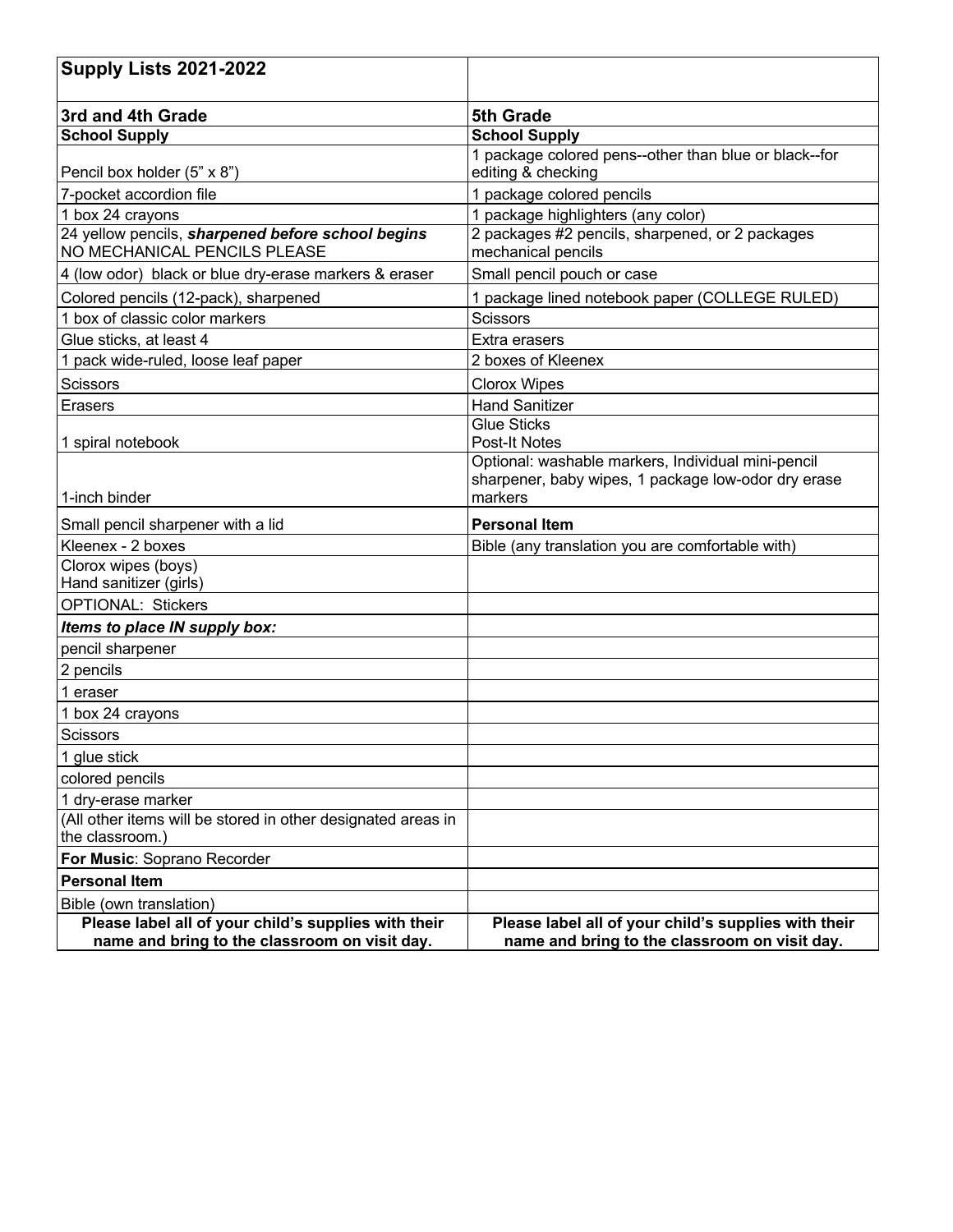| <b>Supply Lists 2021-2022</b>                                                                                                                                      |                                                                                                | 90 W. Overdale Drive<br>Tallmadge, OH 44278 |  |  |  |
|--------------------------------------------------------------------------------------------------------------------------------------------------------------------|------------------------------------------------------------------------------------------------|---------------------------------------------|--|--|--|
| Pre-K                                                                                                                                                              |                                                                                                |                                             |  |  |  |
| <b>School Supply</b>                                                                                                                                               |                                                                                                |                                             |  |  |  |
| <b>All Pre-K Students:</b>                                                                                                                                         |                                                                                                |                                             |  |  |  |
|                                                                                                                                                                    | 3 Large Containers of Clorox or Lysol Disinfecting Wipes (lemon or orange scented if possible) |                                             |  |  |  |
| 1 Box of Crayola Crayons, 24 Count (regular size)                                                                                                                  |                                                                                                |                                             |  |  |  |
| 1 Box of Crayola Colored Pencils, 12 Count (pre-sharpened)                                                                                                         |                                                                                                |                                             |  |  |  |
| 1 Box of Crayola Fine Line Markers, 10 Count Classic Colors                                                                                                        |                                                                                                |                                             |  |  |  |
| 1 Roll of Double-Sided Tape                                                                                                                                        |                                                                                                |                                             |  |  |  |
| 1 Plastic Folder with Pockets                                                                                                                                      |                                                                                                |                                             |  |  |  |
| <b>Boys Only:</b>                                                                                                                                                  |                                                                                                |                                             |  |  |  |
| 1 Bottle of Hand Sanitizer                                                                                                                                         |                                                                                                |                                             |  |  |  |
| 2 Bottles of Elmer's Washable, No Run School Glue                                                                                                                  |                                                                                                |                                             |  |  |  |
| <b>Girls Only:</b>                                                                                                                                                 |                                                                                                |                                             |  |  |  |
| 1 Box of Quart Sized Ziploc Bags                                                                                                                                   |                                                                                                |                                             |  |  |  |
| 1 Package of Elmer's Disappearing Purple Glue Sticks (6 Count)                                                                                                     |                                                                                                |                                             |  |  |  |
| <b>Personal Items</b>                                                                                                                                              |                                                                                                |                                             |  |  |  |
| 1 Full Sized Backpack (please, no small backpacks as nap items, folders, and lunchboxes will need to fit)                                                          |                                                                                                |                                             |  |  |  |
| 1 Refillable Spill-Proof Water Bottle, 12oz or larger (This will be brought home each day, but it needs to come back to<br>school every morning with fresh water.) |                                                                                                |                                             |  |  |  |
| 1 Lunchbox                                                                                                                                                         |                                                                                                |                                             |  |  |  |
| 1 Pillow and Blanket for Rest Time                                                                                                                                 |                                                                                                |                                             |  |  |  |